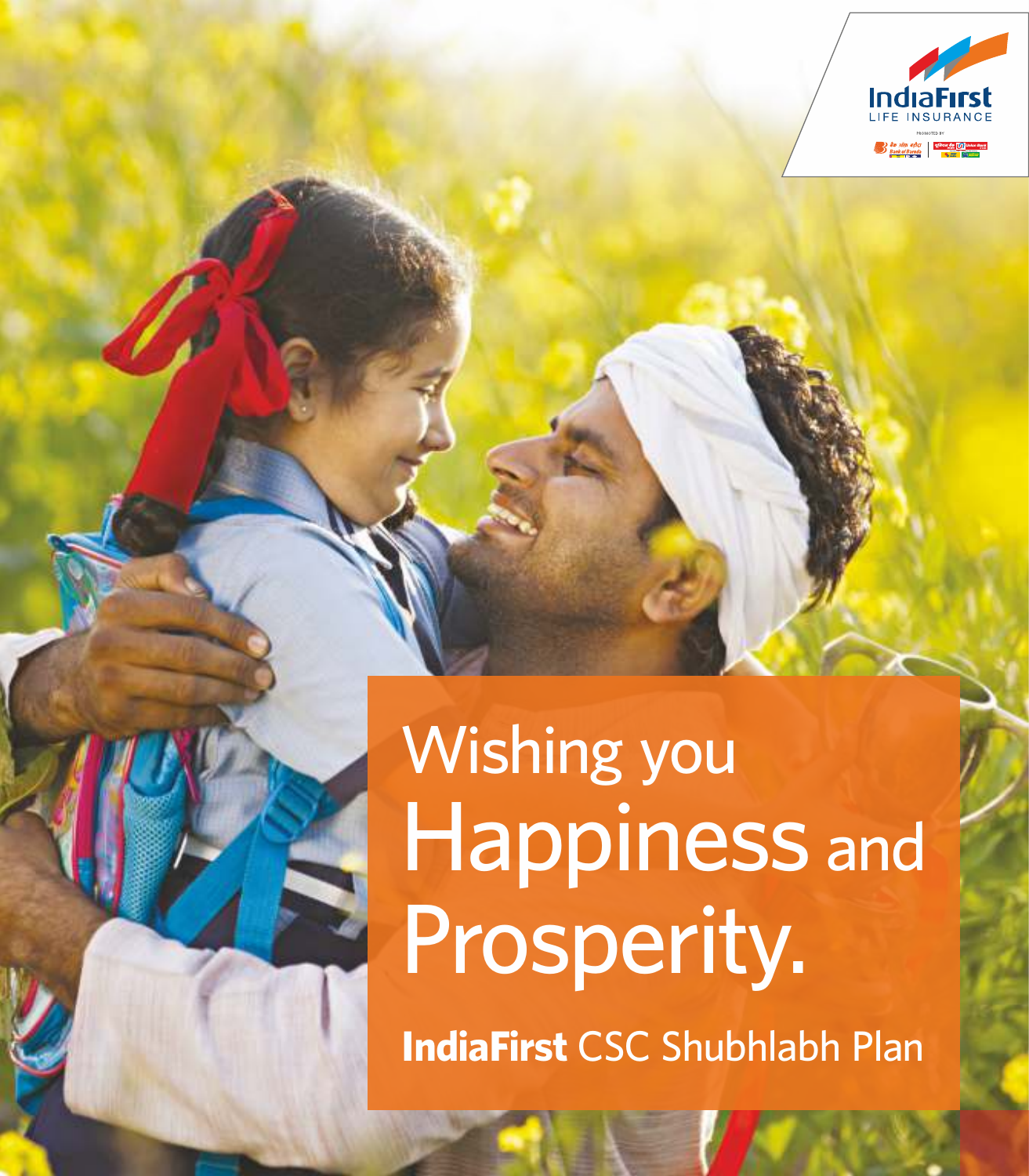# Introduction

Saving for the future can be rewarding as it puts you much closer to realizing your dreams while also providing protection against life's unexpected turns. It's important to save for your future and make sure you achieve your financial goals. An emergency at times, restricts the flow of regular saving and you may lose benefit out of it.

At IndiaFirst we understand your concerns. We present IndiaFirst CSC Shubhlabh Plan, a low premium insurance plan that helps you build a corpus through savings at your convenience. The plan augments your savings through regular interest additions along with providing a life cover. With this plan, you can now start securing your family's dreams by paying as per convenience during the year.

# 1. What is the IndiaFirst CSC Shubhlabh Plan?

IndiaFirst CSC Shubhlabh Plan is a non linked, non participating, variable insurance plan with a low annualized premium. The plan offers life cover to you and an opportunity to save for the future through safe investments. The plan will only be available through common service centres (CSC) and provides a flexibility to pay the premium either monthly, half – yearly or yearly as per your convenience, during the plan year.

#### Key Features

- Enjoy hassle-free enrolment by simply providing your Name and Aadhar number.
- Pay your premium through monthly, half yearly or yearly mode as per your convenience for a period of 10 or 15 years.
- Secure your family financially as we pay out a lump sum death benefit to the nominee in case of the life assureds' untimely demise
- Build your corpus systematically as we add a guaranteed minimum floor rate of 1.0% per annum on the account value during the plan term.
- Enhance your savings as we also provide a guaranteed additional interest of 4% p.a for the first 5 plan years and 0.5% p.a for the subsequent years.
- Fulfill your dreams, just as planned by you as we pay a lump sum amount i.e. account value at the end of the plan term
- Avail easy access to your funds after five years through partial withdrawal any time during the plan year without any charge
- You can make additional payments through our Top Up facility anytime during the year and avail life cover as well as interest on the added amount provided you have paid due premiums on that time.
- Enjoy tax benefit on the premium you invest under Section 80C and maturity benefit under Section 10(10D), as per the Income Tax Act laws

#### 2. What is the term of the plan?

| Premium<br><b>Payment Option</b> | Plan Term    | Premium<br>Paying Term |
|----------------------------------|--------------|------------------------|
| Regular                          | 10 years and | 10 years and           |
| Premium                          | 15 years     | 15 years               |

# 3. Who can be a Life Assured?

Life assured is the person, on whose life the plan depends. On the life assured's death, the benefit is paid and the plan terminates. Any Indian citizen can be the life assured, as long as:

| Minimum age at the time of | 18 years as on last                 |
|----------------------------|-------------------------------------|
| applying for the plan      | birthday                            |
| Maximum age at the time of | 55 years as on last                 |
| applying for the plan      | birthday                            |
| Maximum cover ceasing age  | 65 years as on the<br>last birthday |

#### Who is a Policyholder?

A policyholder is the person who holds the plan. The policyholder is also the life assured under this plan. You must be at least 18 years as on your last birthday at the time of applying for the plan to be a policyholder.

#### 4. What are the premium paying modes available?

You have the flexibility to pay the premium through monthly, half yearly or yearly mode, under regular premium. In case you have chosen to pay the premium on a monthly basis, we will collect 3 months premium on inception.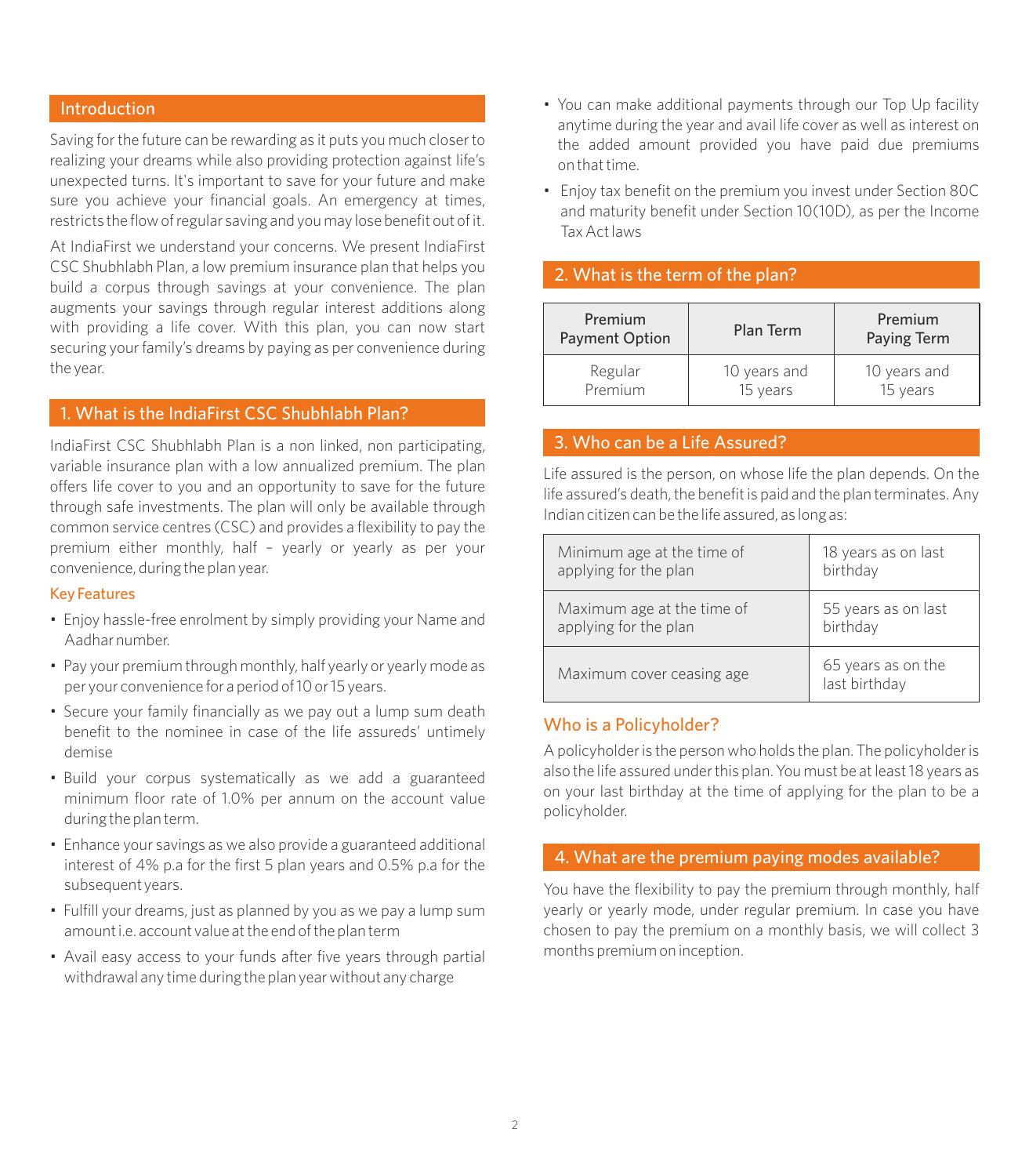# 5. How much can you invest?

| Premium | Yearly  | <b>Half Yearly</b> | Monthly |
|---------|---------|--------------------|---------|
| Minimum | ₹1.500  | ₹750               | ₹125    |
| Maximum | ₹20.000 | ₹10.000            | ₹1.667  |

# 6. What is the life cover under this plan?

The plan offers a fixed sum assured based on the age of the life assured at the time of applying for the plan or at the time of paying top up premium.

| Premium/Age                                                    | For entry age<br>below 45 years   | For entry age of 45<br>years and above |
|----------------------------------------------------------------|-----------------------------------|----------------------------------------|
| Regular<br>Premium                                             | 10 times<br>Annualized<br>Premium | 7 times<br>Annualized<br>Premium       |
| Top-up Premium<br>(age at the time<br>of payment of<br>top-up) | $125%$ of<br>Top-up<br>Premium    | $110\%$ of<br>Top-up<br>Premium        |

# 7. What do you receive at the end of the plan term?

On maturity, you will receive a lump sum amount equal to the higher of

- Total premiums paid including top-up premiums paid, less partial withdrawals made, if any compounded at 1% per annum till the date of Maturity or
- Accumulated Account Value.

The amount will be loaded on a Insurance Benefit card or paid through bank account.

# 8. What happens in case of the life assured's demise?

In case of untimely event of the life assured's demise, while the plan is in force with life cover, we will pay a lump sum amount to the nominee / appointee / legal heir as the case may be. The lump amount is equal to the higher of the following:

- Sum Assured or
- 105% of total premiums paid including top-up premiums, if any paid till the date of death or
- Total premiums including top-up premiums paid till date of death compounded at 1% p.a. or
- Account Value.

In case of the event of the life assured's demise, while the plan is in force without life cover, we will pay the accumulated account value to the nominee/ appointee / legal heir and the plan terminates.

In case of the event of the life assured's demise, while the plan is in paid-up status, we will pay a lump sum amount equal to higher of Paid Up sum assured or accumulated account value to the nominee / appointee / legal heir.

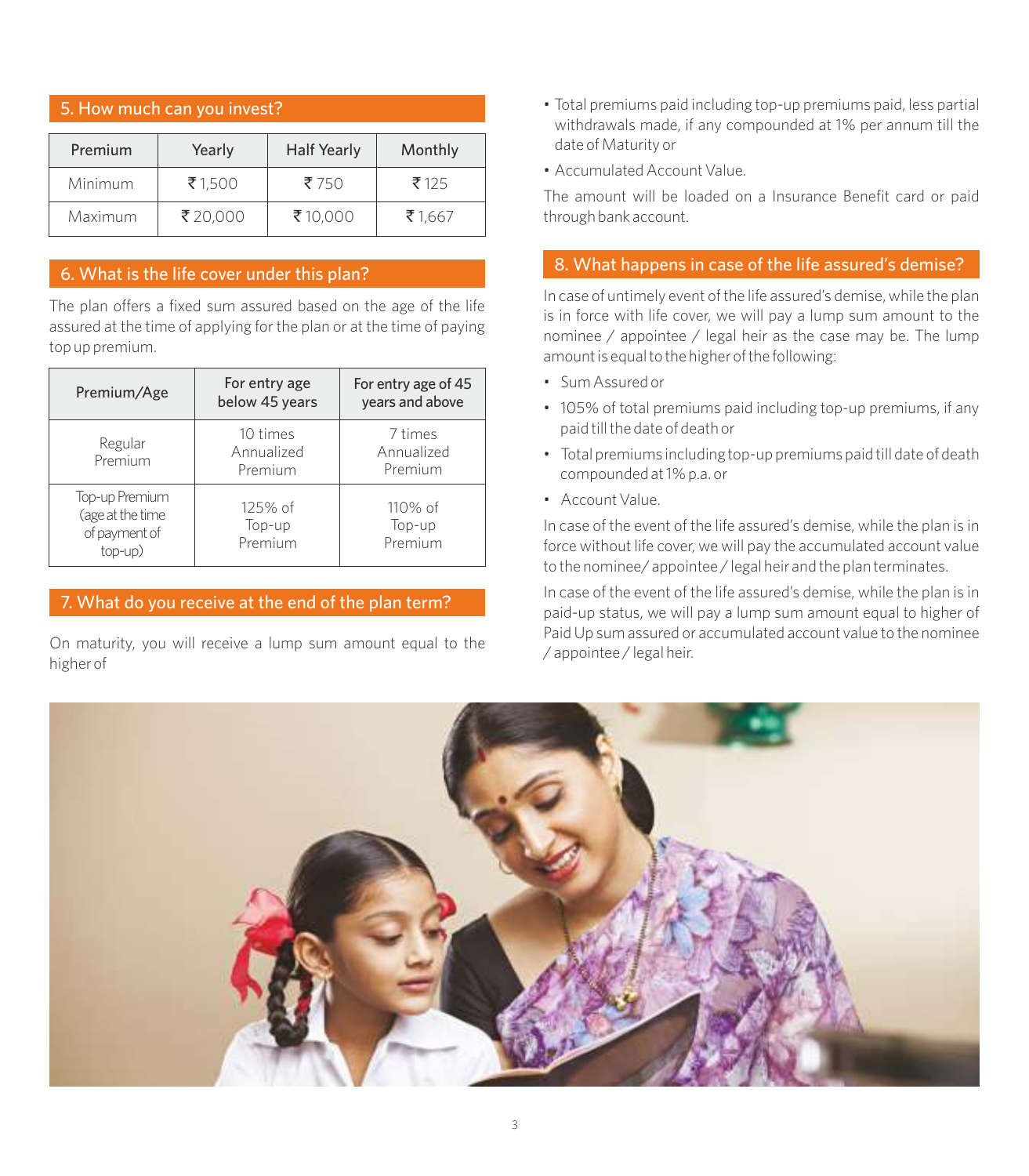

## 9. Tax benefits under this plan

Currently you are eligible for the below mentioned tax benefits. These are subject to change from time to time. However, you are advised to consult your tax consultant.

You can also get full tax benefits on the maturity amount and the withdrawal amounts under Section 10(10D), of the Income Tax Act, 1961, as per Income Tax laws. Death benefits are tax free under Section 10(10D) of the Income Tax Act, 1961, as per Income Tax laws.

You can also get full tax benefits on the maturity amount and the withdrawal amounts under Section 10(10D), of the Income Tax Act, 1961, as per Income Tax laws. Death benefits are tax free under Section 10(10D) of the Income Tax Act, 1961, as per Income Tax laws.

# 10. Your options if you miss paying your premiums Within first 5 Plan Years

In case you have not paid the premium on premium due date, you will receive a grace period of 30 days to make the payment. If you have not paid the due premium by the expiry of the Grace Period, your life cover will be ceased immediately and the plan will continue without any life cover. You will still enjoy the benefits of guaranteed interest rate and guaranteed additional interest on the account value till the end of lock in period or revival period of two plan years, whichever is later. You may exercise to use one of the following options during this period:

- Revive the Plan within a period of two plan years; or
- Complete withdrawal from the Plan without any life cover.

You may revive the plan within the Revival Period of 2 (Two) years by paying all due premium amount without any interest or charge and start paying the premium hereon. The revival is subject to satisfactory medical and financial underwriting. In case the plan is revived, the life cover will be restored upon receipt of all due premiums without any interest or fees or charges as on date of revival.

If you do not revive the plan during the revival period we will treat it as your wish to avail complete withdrawal from the plan without any life cover. The account value will be payable to the life assured at the end of the lock in period and the plan will be terminated immediately. Minimum Floor Rate and Additional Interest Rate will be credited on the account balance. However, residual addition will not be credited, in case the plan lapses within 5 years and is not revived.

In case of the event of the life assured's death during this period, we will pay the account value to the nominee / appointee / legal heir and the plan will be terminated immediately.

# Discontinuance after the first 5 Plan Years

In case you have not paid the premium on premium due date, you will receive a grace period of 30 days to make the payment. If you have not paid the premium by the expiry of the Grace Period, the plan will continue with life cover. You will still enjoy the benefits of guaranteed interest rate and guaranteed additional interest on the account value till the end of revival period i.e two years. You will be entitled to choose any one of the following options before the end of the revival period:

- Revive the Plan within a period of two plan years
- Complete withdrawal from the Plan without any life cover; or
- Convert the Plan to a Paid-Up Plan.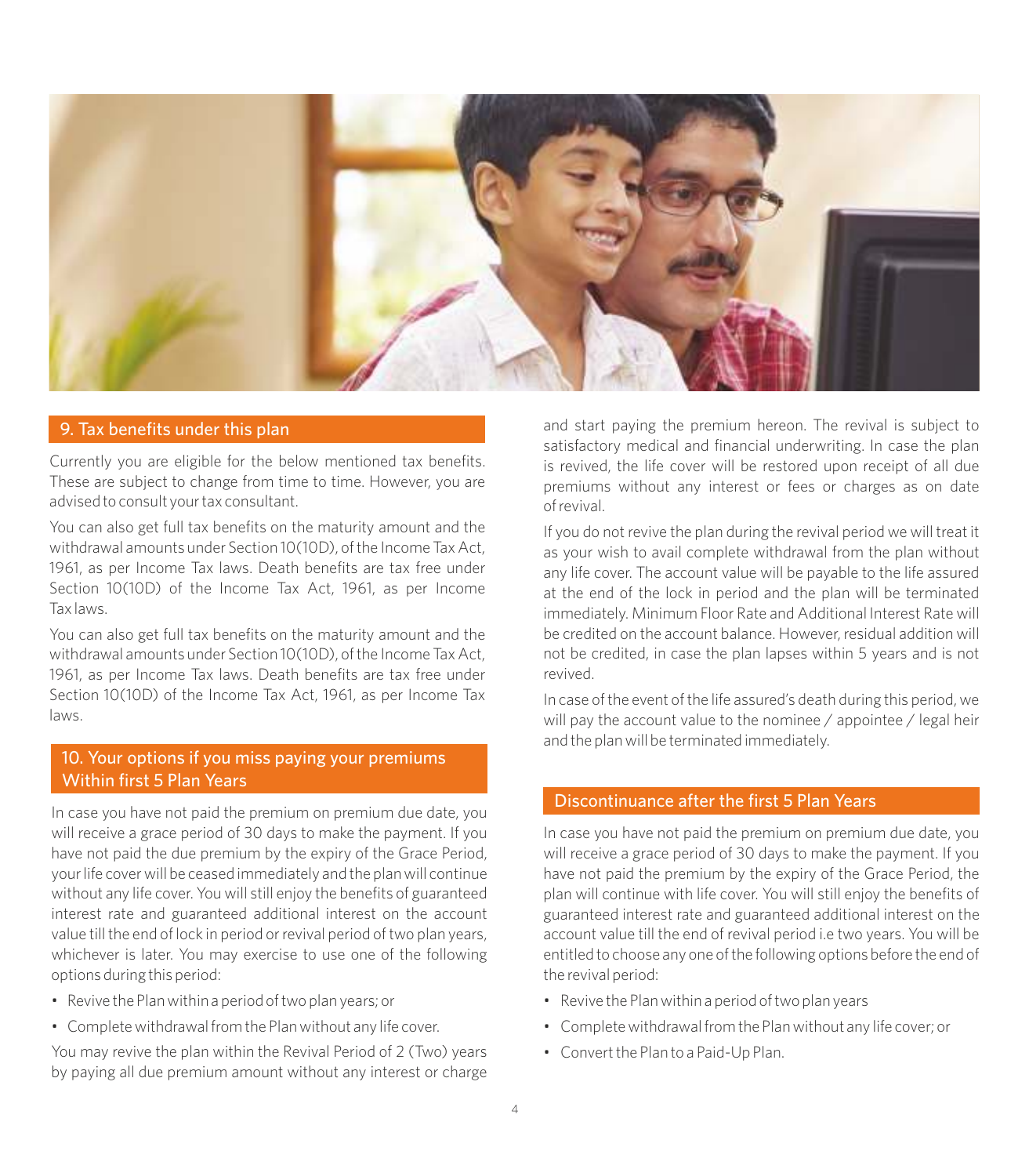You may revive the plan within the Revival Period of 2 (Two) years by paying all due premium amount without any interest or charge and start paying the premium hereon. The revival is subject to satisfactory medical and financial underwriting. You may also choose to discontinue the plan during this period. We will pay the account value to the life assured and the plan will be terminated immediately.

In case we do not receive any intimation from you before the expiry

# 11. What are the charges under the plan?

of revival period i.e 2 (Two) Plan Years, the plan will be automatically converted to Paid Up plan. The Sum Assured will be reduced to the extent of Paid-Up Sum Assured. In the event of the Life Assured's death under a Paid-Up Plan, the Paid-Up Sum Assured or Account Value, whichever is higher will become payable to the Nominee and this Plan will terminate. On survival of the Life Assured till the Maturity Date, the Account Value will become payable and this Plan will terminate.

Paid Up Sum Assured = Sum Assured X (Total Premiums Paid / Total Premiums Payable under the plan)

| Type of Charge                         | <b>Charge Details</b>                                                                                                                                        |                                                                         | Description                                                                                                                                                                               |  |
|----------------------------------------|--------------------------------------------------------------------------------------------------------------------------------------------------------------|-------------------------------------------------------------------------|-------------------------------------------------------------------------------------------------------------------------------------------------------------------------------------------|--|
| <b>Regular Premium</b>                 |                                                                                                                                                              |                                                                         |                                                                                                                                                                                           |  |
| Premium<br>Allocation<br>Charge        |                                                                                                                                                              | % of annualized premium                                                 | We deduct the shown percentage                                                                                                                                                            |  |
|                                        | Year 1                                                                                                                                                       | 20% per annum                                                           | (in the table to the left) from your premium as<br>Premium Allocation Charge and applicable service tax.                                                                                  |  |
|                                        | Year $2+$                                                                                                                                                    | Nill                                                                    | This will be deducted as and when premiums paid in                                                                                                                                        |  |
|                                        |                                                                                                                                                              | the first policy year<br>Top Up : No allocation charge on top up amount |                                                                                                                                                                                           |  |
| <b>Fund Management</b><br>Charge       | Not Applicable                                                                                                                                               |                                                                         |                                                                                                                                                                                           |  |
| <b>Policy Administration</b><br>Charge | Nil                                                                                                                                                          |                                                                         |                                                                                                                                                                                           |  |
| Mortality<br>Charge                    | Annual Mortality Charge is expressed in rupees<br>per 1000 sum at risk which, is the sum assured.<br>Mortality Charges are guaranteed throughout<br>the team |                                                                         | We deduct this charge and applicable service tax on<br>the first business day of each plan month. The charge<br>will not be deducted if the plan is continuing without<br>any life cover. |  |
| Discontinuance<br>Charge               | Not applicable                                                                                                                                               |                                                                         |                                                                                                                                                                                           |  |

We've had Bank of Baroda, Andhra Bank (now, Union Bank of India) and Legal & General as our founding partners. After journeying with us through our years of growth, Legal & General sold its stake in Feb 2019 to Carmel Point Investments India Private Limited, a body corporate incorporated under the laws of Mauritius and owned by

About IndiaFirst Life Insurance **private private equity funds managed by Warburg Pincus LLC.** This is the first deal wherein a private equity fund has taken an interest in a life insurance company. Our shareholding pattern of the company now stands at: Bank of Baroda – 44.00%, Union Bank of India – 30.00%, and Carmel Point Investments India Private Limited – 26.00%.